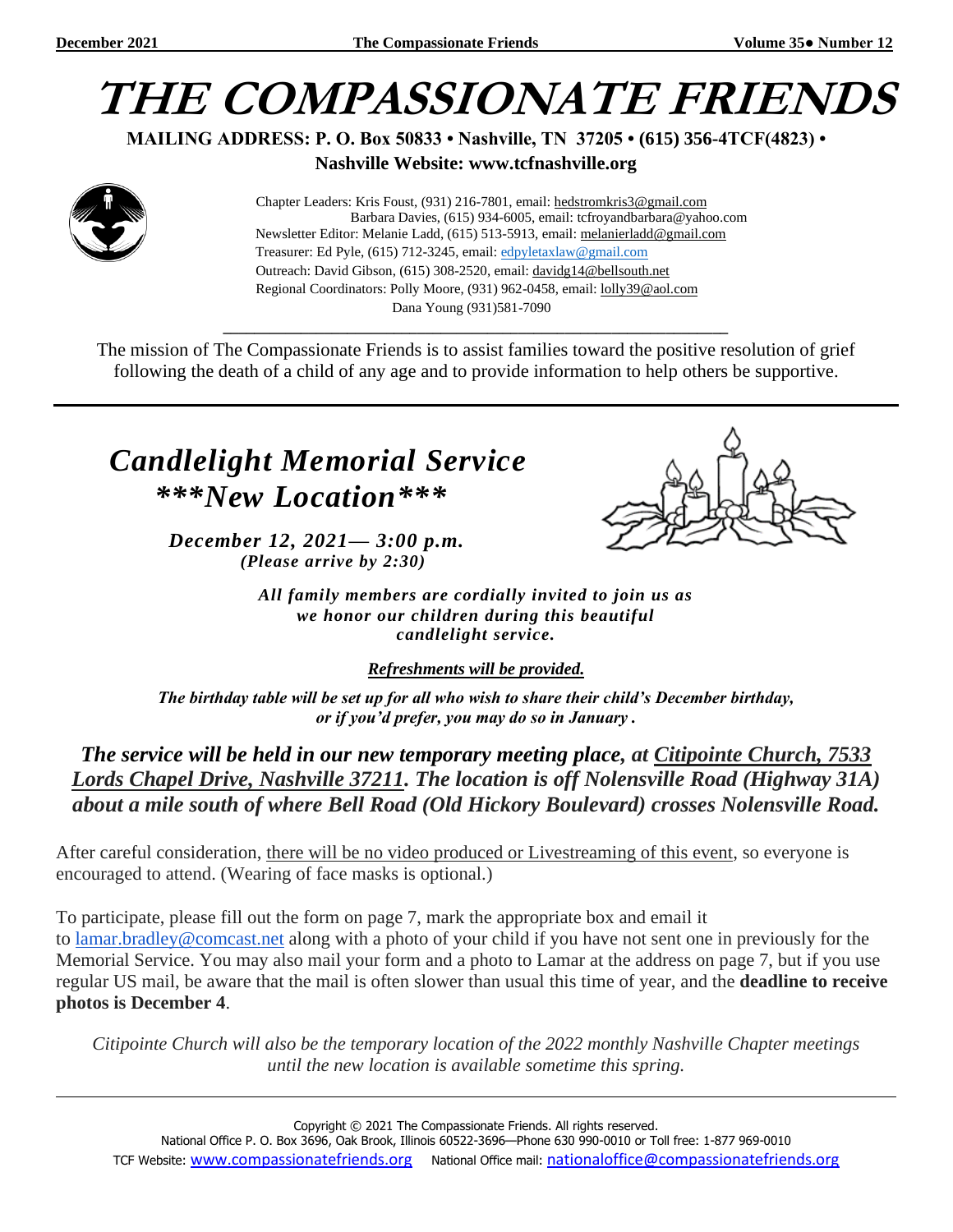#### *We remember our children with love and gratitude. We miss their faces, their voices and their smiles. And we do not forget--*

#### *In the month of their births—*

**Clayton Lee Chitwood** December 28 Son of Jim and Connie Chitwood Grandson of Margaret Chitwood-Watkins Brother of Matthew

**Matthew Lance Chitwood** December 10 Son of Jim and Connie Chitwood Grandson of Margaret Chitwood-Watkins Brother of Clayton

**Taylor Martin Davies** December 14 Son of Roy and Barbara Davies

> **Nigel James Duke** December 8 Son of Fred and Latresa Duke



**Susan Edwards** December 27 Daughter-in-law of Ruth Edwards

**Darby Felts** December 10 Son of Deanie Gregory Nephew of Jean Porch

**Tristan Fillpot** December 9 Son of Lorenzo and Floy Wilson

**Chad Flatt** December 27 Son of James Flatt and Ann Flatt

**Jennifer Lee Friedmann (Jena)** December 25 Daughter of John and Mignon Friedmann Sister of Dr. John Friedmann Frank and Brenda Nelson

**Daniel Lee Henson** December 13 Son of Ron and Darlene Henson

**Jeremy Seth Lunceford** December 15 Son of Jane Lunceford Brother of Aubrey, Shelby, and Brittney

**Lindsay Carole Miller** December 19 Daughter of David and Rebecca Miller Granddaughter of Roy and Carole Renfro

**Arianna Marie Mitchell** December 27 Daughter of Christopher Mitchell and Heather Evans Granddaughter of

**Lauren Paige Moore** December 30 Daughter of Mac and Polly Moore Sister of Darrell and Paul

**Mary Catherine Nicholson** December 2010 Daughter of John and Suzanne Nicholson Sister of Baby Nicholson

**Michael Stanley Overcash** December 6 Son of Mike and Jean Overcash Brother of Kim

**Philip G. Sanders** December 8 Son of Jean Porch Nephew of Deanie Gregory



# *And in the month of their deaths*

**Elizabeth Osborn Cheek** December 9 Daughter of Ross and Libby Cheek

**Clayton Lee Chitwood** December 28 Son of Jim and Connie Chitwood Brother of Matthew Grandson of Margaret Chitwood-Watkins

**John Calister Davidson (Buddy)** December 11 Son of Steve and Telese Davidson

**Nigel James Duke** December 25 Son of Fred and Latresa Duke

**Rowan Ace Frensley December 14 Son of Art and Jana Frensley**

**Izzy Harris** December 14 Son of Shane and April Harris

**Robert Jason Heflin (Jason)** December 31 Son of Eddie and Kay Heflin

**Joshua Allen Kebert** December 15 Son of Greg Kebert and Susan Whitaker

**Abigail Rhea Little (Abbie)** December 6 Daughter of Rhea and Marie Little

**Mary Catherine Nicholson** December 2010 Daughter of John and Suzanne Nicholson Sister of Baby Nicholson

**Mark Elliott Reischman** December 23 Son of Bill and Jean Reischman

**Jacob Federman Smiley** December 9 Son of Troy and Susan Smiley

**Daniel Wayne Vick** December 14 Son of Wayne and Marsha Vick

**Hunter Cole White** December 8 Son of Ronnie White and Stephanie Carpenter

**Heather Ann Willis** December 13 Daughter of Tom and Margaret Loose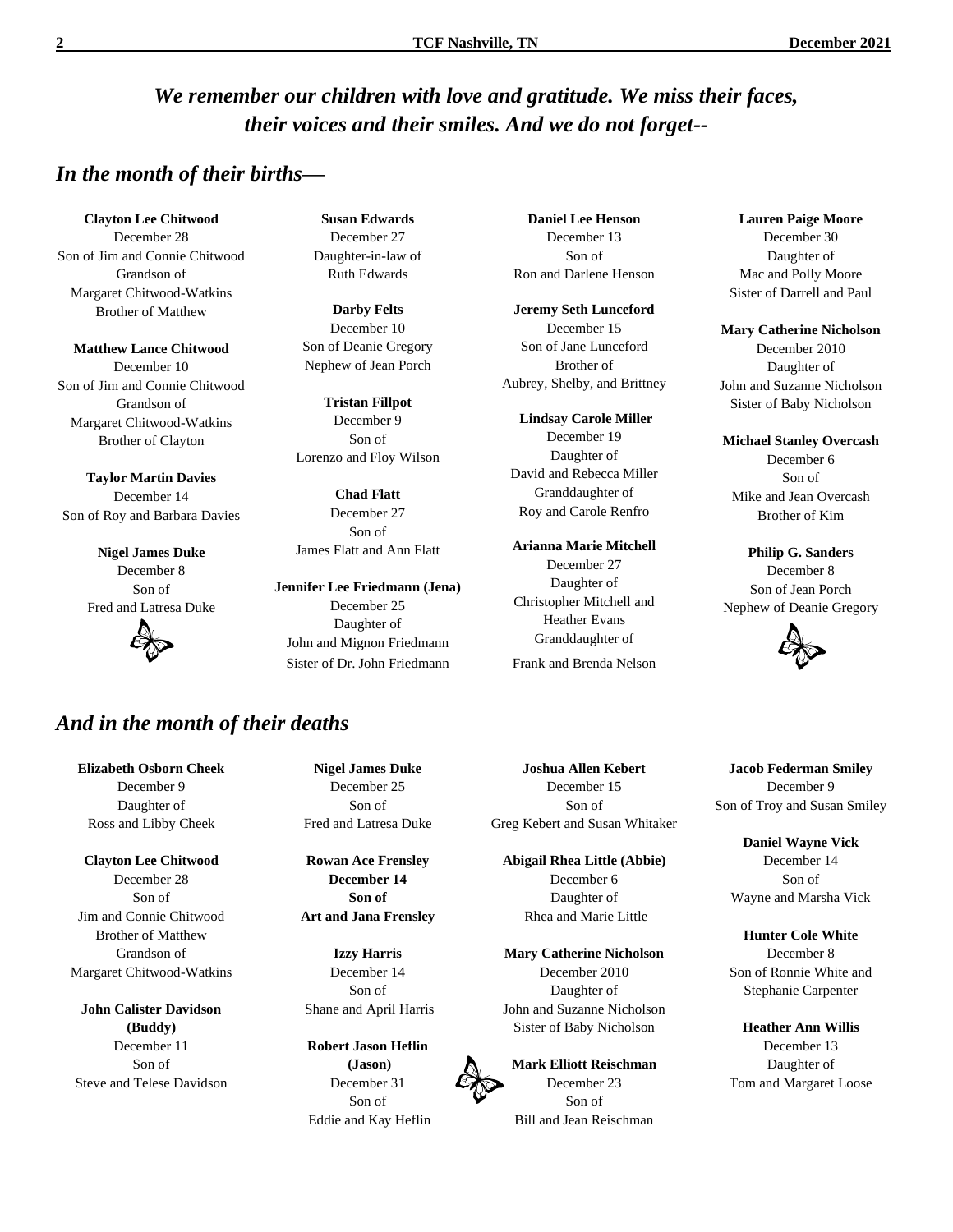#### *Gifts of Love and Remembrance*

*We are deeply grateful for the voluntary gifts of love that make it possible for The Compassionate Friends to offer comfort to those families who do not know today that they will need us tomorrow.*

*Rose H. Bartlett In loving memory of her grandson, Chase Lee Harris Son of Kirk and Shayne Harris And Paul and Stacey Fish*

*Shirley Brinegar In loving memory of her son, Bert Rich* 

*Barbara Davies Through Nationwide Workplace Giving Program In loving memory of her stepsons, Roy James Davies and Taylor Davies Sons of Roy Davies*

*Ruth P. Edwards In loving memory of her sons, Marvin Lee Edwards and Charles Courtney Edwards, And her Daughter-in-law, Susan Edwards*

*John and Mignon Friedmann Dr. John Friedmann, Jr. In loving memory of Their daughter and sister Jennifer Lee Friedmann (Jena)*



*Deanie Gregory In loving memory of Her son, Darby Felts, And her nephew, Philip Sanders, Son of Jean Porch*

*Mike and Jean Overcash Kim Stanford (Steve) In loving memory of their son and brother, Michael Stanley Overcash*

*Robert and Kassandra Pack In loving memory of their son, Andrew Morris Pack*

*Carole Renfro In loving memory of Her granddaughter, Lindsay Carole Renfro Daughter of David and Rebecca Miller*

*Eldon and Margi Scott In loving memory of Their son, Tony Scott*

*Marsha Vick In loving memory of her son, Daniel Wayne Vick*

*Margaret Chitwood Watkins In loving memory of her grandsons, Clayton Lee Chitwood And Matthew Lance Chitwood Sons of Jim and Connie Chitwood*

*Jerry and Loretta Winters In loving memory of their son, Don Bruce Winters*

*Each month, Allegra Marketing (615 360-3339) donates the printing of this newsletter as a gift to the families of TCF. Deanna Brown and her family assemble, label, sort and mail the newsletter in loving memory of her son, Marcus Dean Brown. We appreciate so much these people and their generosity to all of us.*



Draw strength from the holiday traditions of your past; hope from the changes you make for the present; and from them both, faith in your ability to handle the future.

From *Handling the Holidays* by Bruce Conley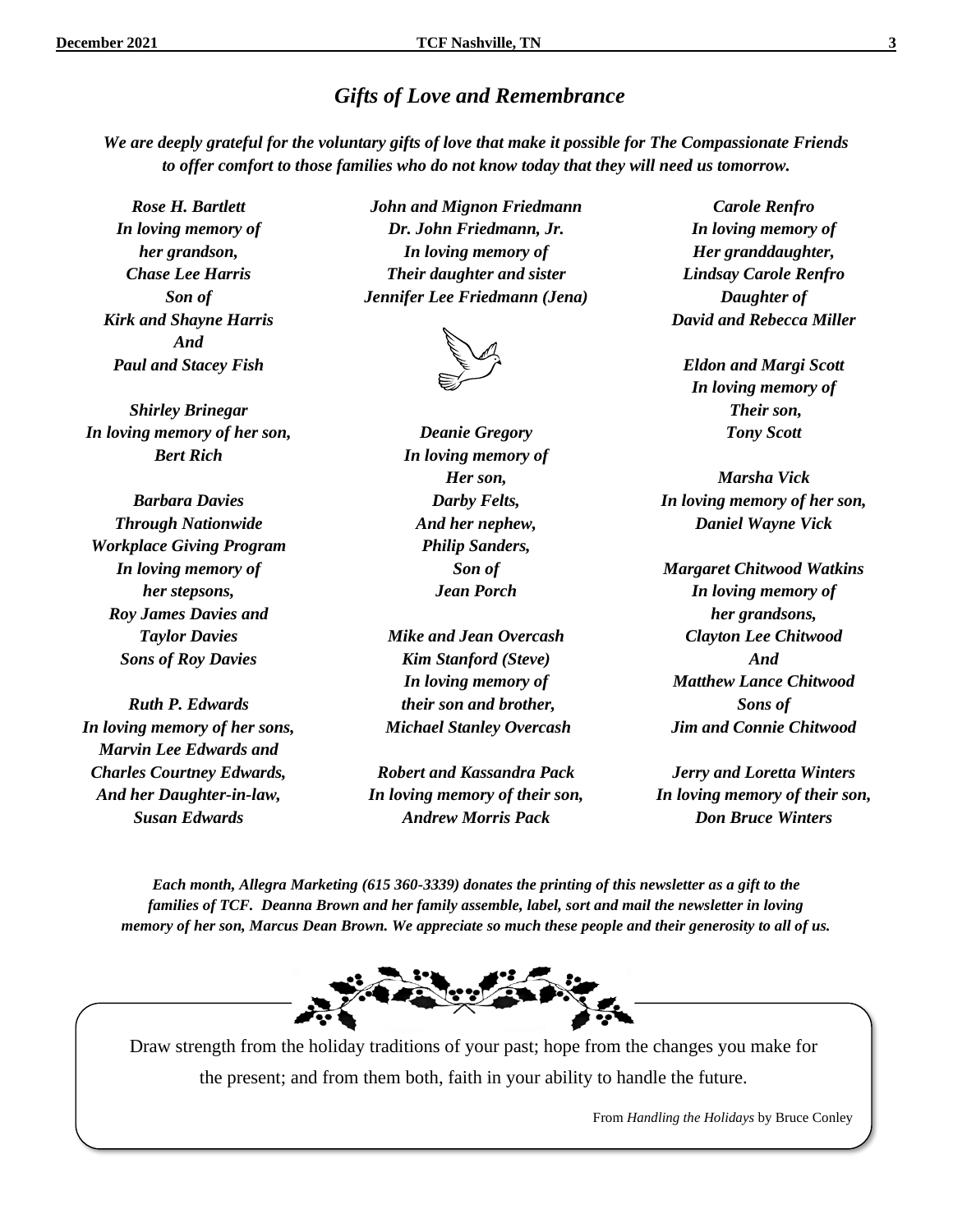

#### *First Christmas*

*Silent night, holy night Little angel, taken flight Forever gone and on your own, Left your mother so alone*

*A Christmas stocking with your name, Memories I can't reclaim No more presents, no surprise Reflected in your shining eyes.*

*Tinsel sparkle, all seem sad Three Christmases were all you had. Gently haunting, your sweet ghost, The happy times I miss you most.*

> Joanetta Hendel TCF Indianapolis, IN

#### *Christmas*

*In this season of love when we know more than ever that we have forgotten nothing in this season of love let us also give thanks for knowing love.*

Sascha

*A Christmas Card for Robbie*

*It's the night before Christmas We're all filled with joy, Except when we think of you,*

 *Little boy.*

*The stockings are hung By the chimney with care,*

 *It's as if you were here.*

*My children are sleeping, In their bedrooms they lie, But we're still filled with grief For our baby that died.*

*You see, this Christmas You would have been two*

*As I wrap up the presents My thoughts are on you, And what we'd have bought If you were here, too.*

> Kathleen Paley Smith TCF, Delmar, NY

*But every Christmas I know I'll miss you.*

*And in our hearts*



#### *Christmas Has No Color*

*Christmas has no color now Since you were torn away. Twinkling lights and wrappings bright Are only shades of gray.*

*I thought we had a hundred years To say what you meant to me. How could I have known we'd had our last time Spent 'round the Christmas tree.*

> *Christmas has no color now The tomorrows come no more. I'll never see your face again Appearing at my door.*

*If I had only known back then Your life so soon would end, I'd have hugged you close with all my might For I'd had no better friend.*

*It's too late now to make amends For all I'd meant to do. Though Christmas has no color now I'll always remember you*.

> Stephen Willis (sibling) Son of Nancy Willis TCF Nashville, TN











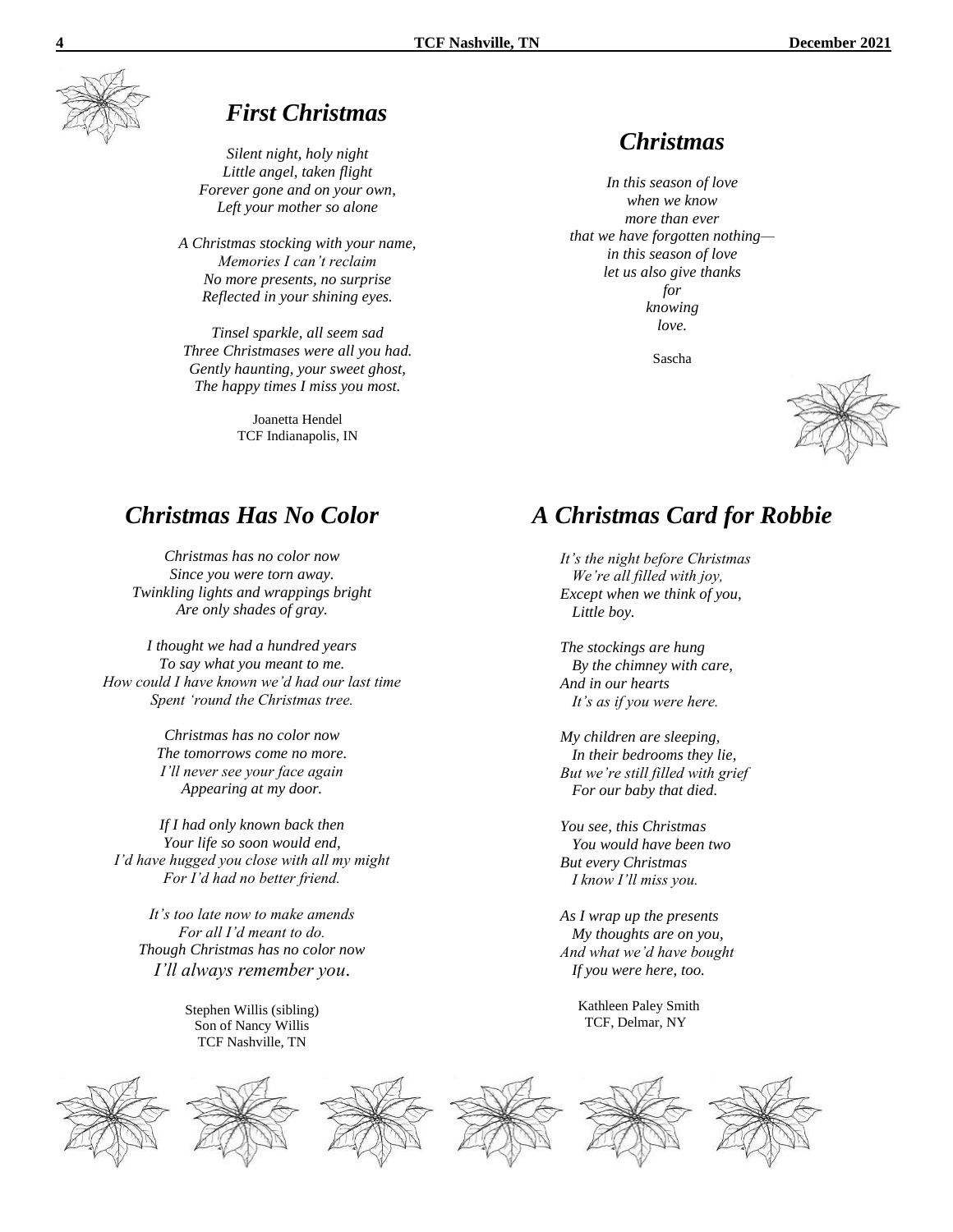

#### **Christmas Star**

t's here again, son, though I sought to forestall the season from arriving by waiting 'till the day before to buy the tree. It's here again, son, though I sought to forestall the season from arriving by waiting 'till the day before to buy the tree.<br>Even then I refused to put it in its place before the window until all were abed: To be alone wit hoisting it over thresholds of yore with cherry cheeks and white breath.

Remarkable, really, that I had no trouble placing the tree in the holder you'd made nor stringing lights, hanging ornaments both store-bought and child-constructed, until I came to the star. Oh, I tried more than once, but each time I could see you creating a ceremony of hanging it just right, and I could not. So, I sat down with cookies and cider to wait for the pandemonium of Christmas breaking o'er the land.

Later I noticed something glowing atop the tree. Outside a star shone low in such a way its light appeared upon our tree where I placed our star to silhouette its glow. Thank you, son, for hanging the star.

> Marcia Alig TCF, Mercer Area Chapter, NJ

**Today I Didn't Cry**

Today I didn't cry. The pages of your scrapbook stayed dry. As I turned the pages, you came back to me, and we played in the park and I laughed at the ducks. I pushed your stroller down the sidewalk and we giggled at the b in the park and I laughed at the ducks. I pushed your stroller down the sidewalk and we giggled at the birds. We had birthday cake and chased the fall leaves together. As I turned the pages, you and I lived again...we were brother and sister. I used to be afraid of closing the scrapbook. I thought the memories might fade if I didn't keep them fresh. But I haven't opened your book in a long time, and today, when I did, you came back and I didn't cry.

I can't believe that it has been so long since you died, Austin. I was only a little girl then. And now, when I look at your pictures, it's like a very long time ago a whole different lifetime. I've grown up without you, little brother. You are pictures in the scrapbook, memories in my heart and music in my flute. You are a part of me, and I don't need the scrapbook to remember you. Maybe that's why there aren't tears any more, I didn't lose you, baby brother. You really are a part of me. You are the part of love that never goes away.

> Alicia Sims From: *Am I Still a Sister?*

#### **TCF Giving**

merson said it well: "Rings and jewels are not gifts. The only true gift is a portion of thyself." E

We give of ourselves when we give gifts of the mind: ideas, dreams ideals, principles, plans, projects, poetry. We give of ourselves when we give gifts of the spirit: prayer, peace, faith. We give of ourselves when we give the gift of time and when we give words of encouragement, inspiration, guidance.

We in TCF give of ourselves every time we gather in our meeting room in our circle we share our innermost thoughts, we surely give each other encouragement and strength when we listen, when we cry those hot, salty tears. We laugh together something most of us thought we had forgotten to do at the time we entered that room for our first encounter. We give each other hope to carry on our shattered lives—hope that there really is a future for each one of us out there somewhere.

Together we go forward month after month, continually giving of ourselves to each other. Remarkable, isn't it? No doubt about it. This is what TCF is all about.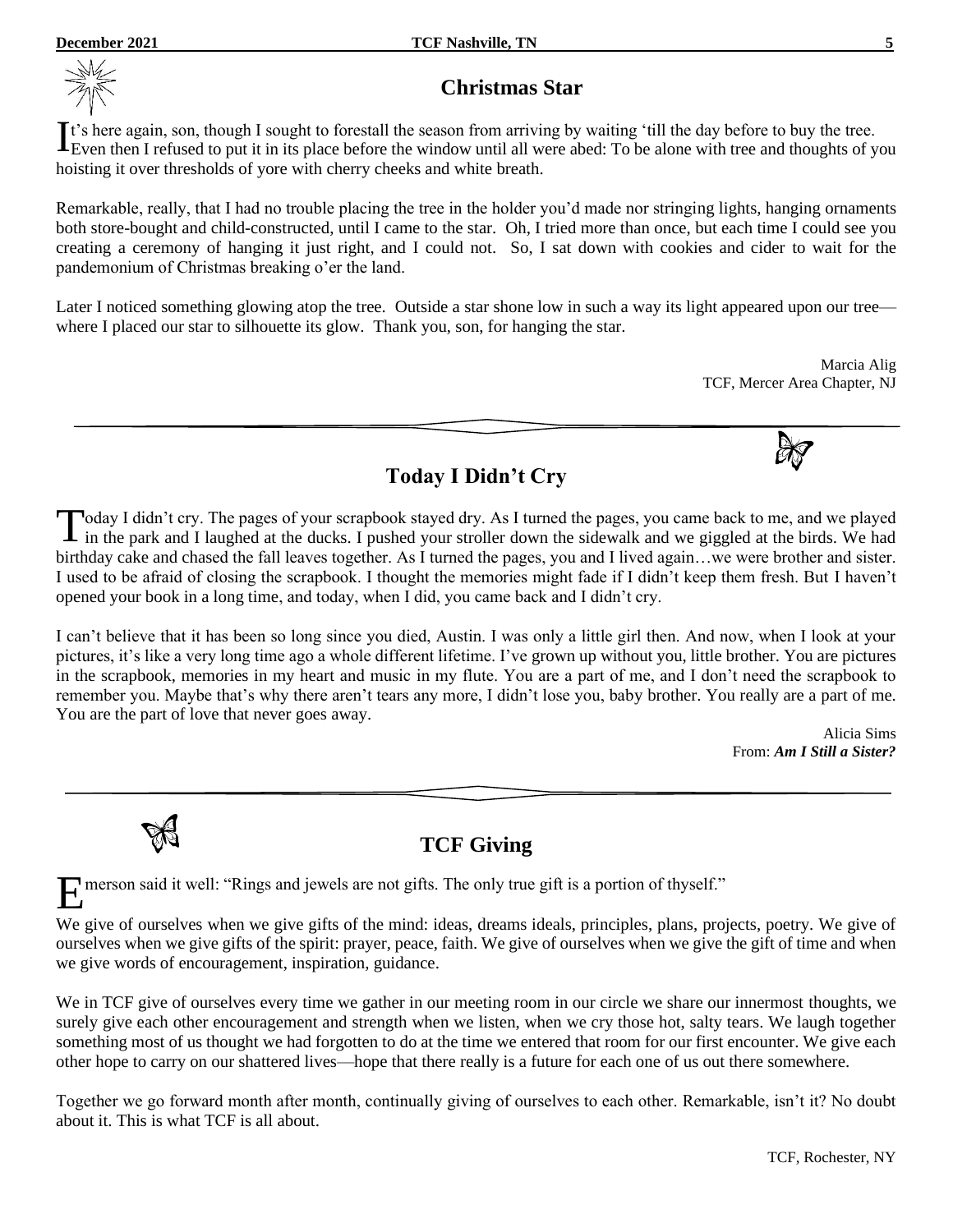## **Memories of A Christmas Past**

remember the Christmas when my son was five years old. I remember the Christmas when my son was five years old.<br>We were living a long way from family, and the prospect of yet another Christmas without a real celebration was heartbreaking. Yet, I was still in college and we didn't have the funds to fly back home. We hadn't been home for Christmas for two years. My son was very close to my dad, and he really wanted to see his grandpa at Christmas.

We did the usual Christmas routine….I had put toys in layaway in August and would pick them up a few days before Christmas. Todd went through his toys to find ones that he had outgrown; this was our tradition. We took his toys and some other items to the Salvation Army for those less fortunate. I purchased a tiny tree and we were ready.

Two days before Christmas, an early morning knock at the door awakened us. A messenger with a large envelope awaited me. Todd was standing in his footed pajamas, thumb in mouth, blanket in hand, wide-eyed and curious. I opened the envelope. My dad had sent us tickets to fly home. Our plane departed the next morning. Todd was giddy with joy, packing his suitcase and preparing for the trip to grandpa's.

That was the Christmas worth remembering. My dad stood at the gate waiting for us. This tough WWII Marine's eyes were glistening and a few teardrops were on his face. Todd ran to my dad's arms. We celebrated at my grandparents' house and at dad's house and with friends. Aunts, uncles, and cousins from across the country were home for Christmas that year. On Christmas Eve it began to snow...light flurries followed by a starlit sky.

Christmas morning we went to Mass and sat in the "Mennen" pew…..second row, in front of St. Patrick. Now the family spilled over to the third and fourth rows. Todd sat proudly next to his grandpa. When grandpa got up to help with the

 *May the memories of this season come on gentle wings to bring you love and peace.*

collection basket, he took Todd with him. Up the center aisle they went. Dad let Todd hold the basket as they worked their way to the back of the tiny church.

Todd listened intently to his grandfather and great-grandfather telling stories of Christmases past as the family settled down to dinner. My grandmother couldn't stop hugging Todd and telling him how special he was. She had baked his favorite cookies and allowed him to play with her little figurines. Todd and dad went for a walk in the snow; dad got the sled out and pulled it up the hills and laughed and ran behind Todd on the downhill slopes. In the late afternoon we gathered and sang carols and songs. Grandma and I switched back and forth playing the piano. We sang for two hours….the finale, as always, was the official song for each of the branches of the armed services. The Marine Corps Hymn was always last- in honor of grandma's only son, my dad.

We stayed two weeks to visit and spend time with family. Todd learned the real meaning of Christmas that year….the purest of love and joy. It wasn't about parties, toys, shopping, junk and decorations.....it was about family, tradition, heritage and the unconditional love of parents, grandparents, greatgrandparents. Christmas was the glimpse into the hearts of the elders, the wise ones. I shall always keep that Christmas in my heart. Grandpa, grandma and dad are gone now. So are many uncles, aunts and cousins and Todd's daughter.

Todd joined them just before Christmas in 2002. I like to think that together my family is reliving that perfect Christmas again this year and every year. For a loving family doesn't end at death's door…..each family continues to expand beyond that door and waits for us to join them.

> Annette Mennen Baldwin TCF, Katy, TX



#### *Iowa Christmas Card*

*The days have turned to winter one more time, the light behind your trees is pale with snow that glow of giving gifts and singing songs soon comes to warm the season and the heart.*

*And I try sending Christmas thoughts your way to fill your house with comfort and with peace. But most of all I hope and wish that you will not be hurt too deeply, nor too long.*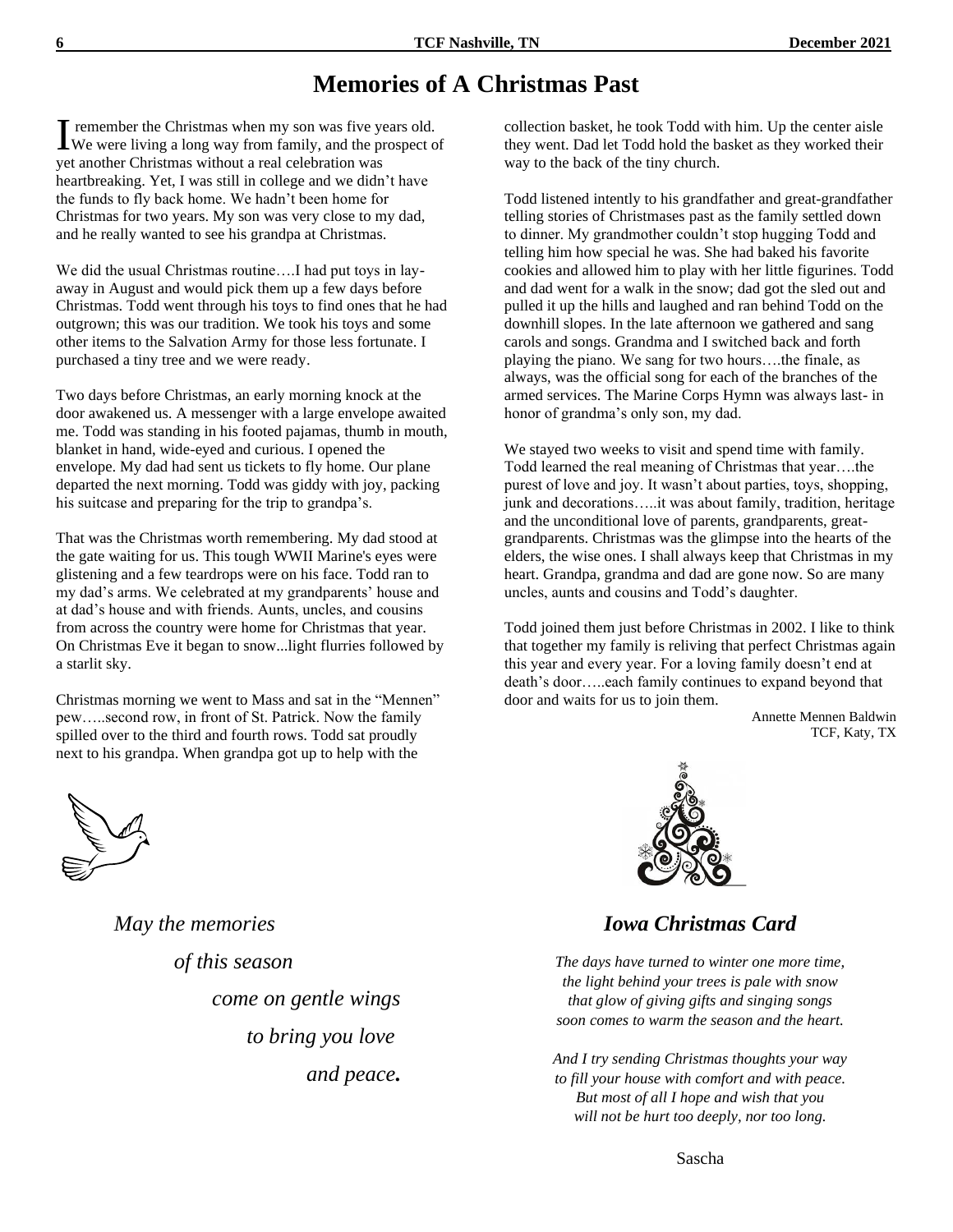#### **MEMORIAL SERVICE—DECEMBER 12, 2021**

ur 2021 Memorial Service will be an in-person service as we have done in the past. We hope that all who want to will participate in person the live event. Please note the Memorial Service will be held at **Citipointe Church**, **7533 Lords Chapel Drive, Nashville 37211** this year and begins at 3:00 pm. O

#### **EVERY FAMILY WISHING TO TAKE PART IN THE MEMORIAL SERVICE MUST COMPLETE AND SUBMIT THIS FORM. Your form must be received no later than Wednesday, December 4, 2021 for your child's photo to be included.**

**Please send your completed form directly to Lamar Bradley by email or by mail to the address below. Be sure to include your child's name as you want it to be read (including phonetic pronunciation).**

| <b>Lamar Bradley</b>  |    | Email: lamar.bradley@comcast.net       |
|-----------------------|----|----------------------------------------|
| 4772 Cascade Drive    | or | (Be sure to include your child's name) |
| Old Hickory, TN 37138 |    |                                        |

**Instructions: Please send an original 5x7 photo (no copies, please). If a 5x7 is not available, any size will do; however, the 5x7 or larger is easier to process and yields a better image. Do not write on the photo, but be sure to place a sticky note on the back of the photo with your name and the child's name clearly printed. The original will be returned to you at a future meeting.**

| ىم                                   |                                                                                                                                    |
|--------------------------------------|------------------------------------------------------------------------------------------------------------------------------------|
|                                      |                                                                                                                                    |
|                                      | Please print the name as you wish it to be read at the service along with phonetic pronunciation, if needed.                       |
| Please initial one of the following: |                                                                                                                                    |
|                                      | I/we are enclosing an original photo of my child to be included in the Memorial Service.                                           |
|                                      | Please use my/our child's photo from last year in the Memorial Service.                                                            |
| service.                             | Please do not include a photo of my/our child in the Memorial Service, but please have my/our child's name read as a part of the   |
|                                      | Please do not include a photo of my/our child or my child's name in the Memorial Service, but I will attend the in-person service. |
|                                      | Print your name                                                                                                                    |
|                                      | Email 2008 - 2008 - 2010 - 2010 - 2010 - 2010 - 2010 - 2010 - 2010 - 2010 - 2010 - 2010 - 2010 - 2010 - 2010 -                     |
| ىم                                   |                                                                                                                                    |

### **Chanukah and Christmas**

 $\Gamma$  or those who think that Christmas and Chanukah are just nice days to give an Chanukah are just nice days to give and get presents, bereaved parents have another message. Mixed with the joy is the knowledge of sadness. With the hope of birth comes the threat of death. We should not try to cover up our sadness in front of people, for we have a lesson to teach them.



But the holidays have a lesson for us, too. Yes, there is death. Yes, there is great bitterness in life. There is darkness. But there is hope. There is birth. There is light.

In a society, which works so hard to deny death, perhaps only bereaved parents and a few others can truly understand the depths of these holidays.

Dennis Klass TCF, St. Louis, MO